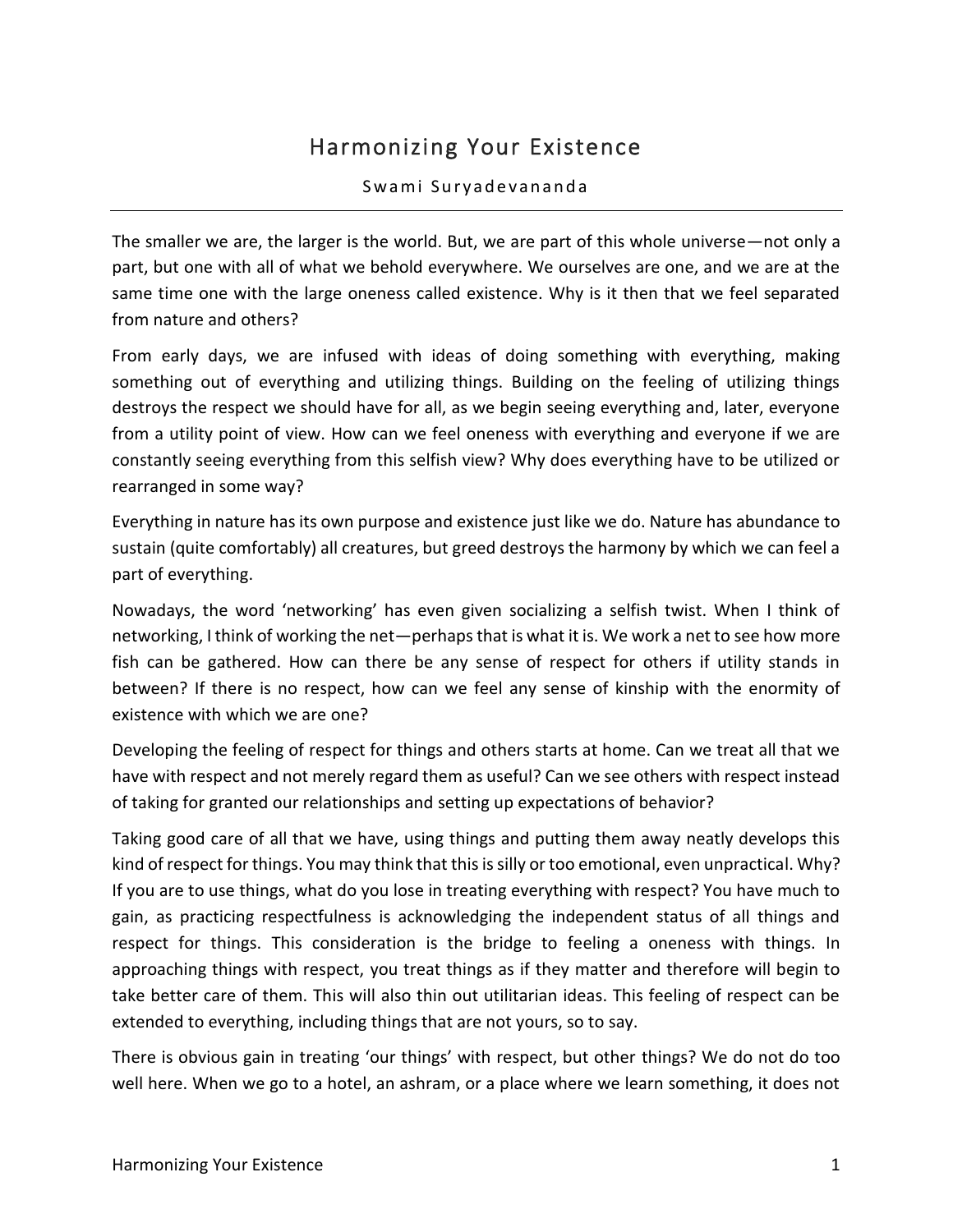seem to matter too much to us if we don't leave things as tidy as we do at home. The idea is not to be a 'neatness freak' but to feel respect for everything, as this is the antidote to the utility feeling which is rooted in selfishness. Things that are 'ours' are the starting point as they are closest, and we have personal gain in taking care of our things. The feeling can be extended to all things, treating them just as if they were ours and then, as things that have independent existence—which they do have.

Your life will become graceful when you have respect for all things. It is like walking without leaving footprints. You will tread gently and not clash or collide with things in some careless manner. This will result in less friction with things and you will be able to do what needs to be done, use things if needed but respectfully so, and put them away in good condition and order. You will gradually be able to relate to all things—indeed to the entire universe—as this feeling takes root in your being.

When you come, for instance, to meditation in the morning hours, others may already be seated. It is best to let yourself in quietly, to close the door gently and try to make the very least noise possible. Your entry should not even be noticed if you truly care. If you are early, take a seat towards the front so others who come a little later can fill in the spaces to the rear and cause the least disturbance. I remember a little rule from earlier days, "If you are not early, you are late". Being punctual, and even arriving early, is a reflection of your overall feeling towards everything. Being seated a little earlier for meditation is respectful and also gives you some time to center your thoughts. These are simple ways to cultivate thoughtfulness and a feeling of oneness with everything.

The mind likes to appropriate or lay claim in many ways. Once it finds a seat or space, it looks for that seat or space and feels that it is *its* seat or space. This gives rise to feelings of possessiveness for things that are not its own. Actually, nothing is ours, we are only trustees of everything. Harmonizing or universalizing your existence is growth into this feeling.

Mostly, we find living in this way difficult because we don't think of these things and do not properly and fully concentrate on all that we do. Distraction has become our *modus operandi* and we are never fully present at any time. Eating our meals is both an enjoyable and necessary function and yet, we are too distracted to enjoy the meal or digest it properly. We are always in a hurry, even to enjoy a nicely prepared meal or digest it well—why? Can you imagine all that goes into one single meal? The earth has offered its best, the plants have sacrificed selflessly, the farmer has toiled for the harvest, many people have handled it till you were able to get the produce to prepare for the meals. Now, the body which allows your existence, digests your meal (*not you—you only put the food in your mouth*) and only the intelligence beyond the little 'me' can digest all that we insist on eating. There is a universal operation in eating and you can feel your link in this linkless chain if you concentrate on eating. You will enjoy your meal better, chew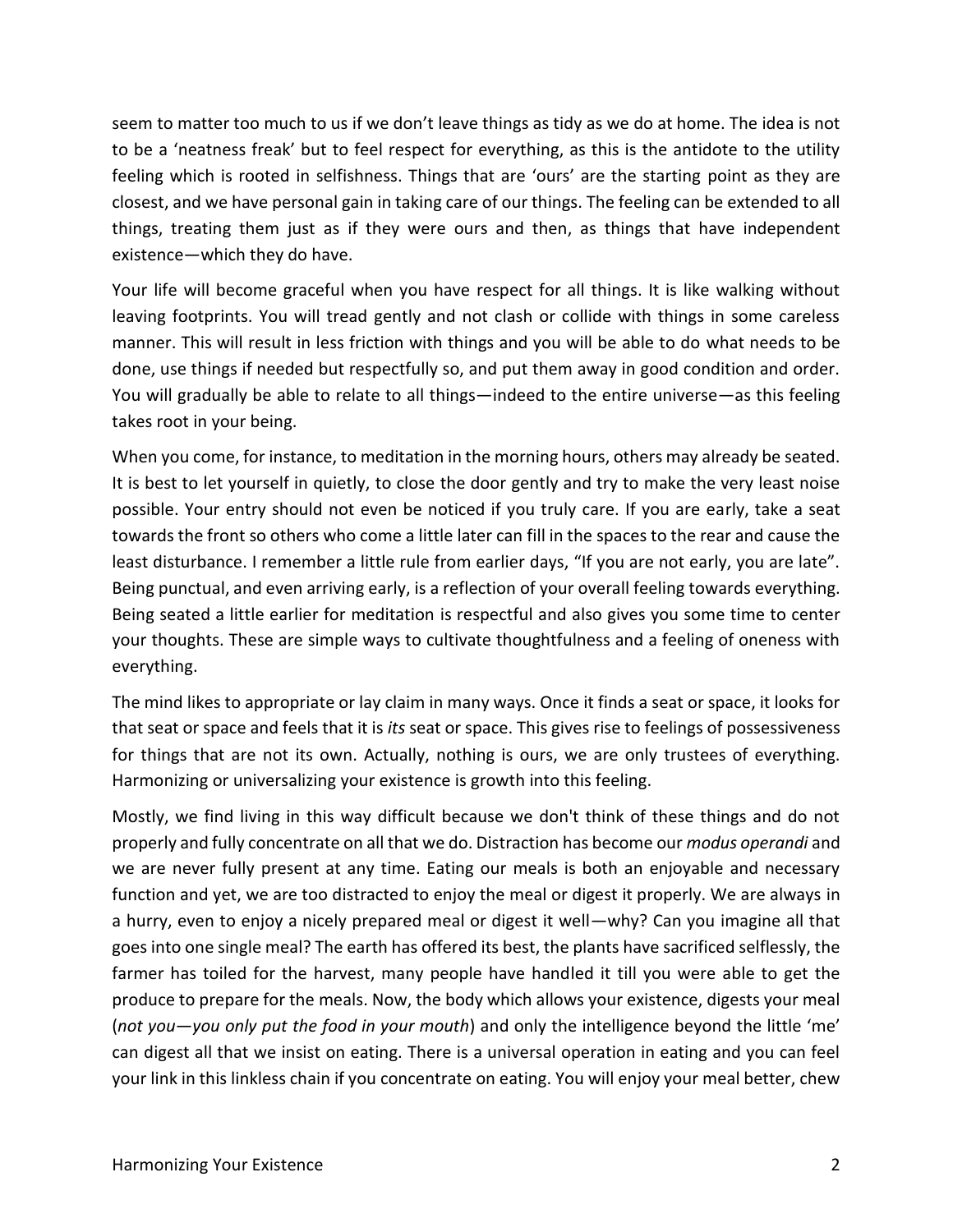and digest the food better and probably eat less. We eat much more when we are distracted. The stomach does not have fingers to count the food we push in, but it protests in different ways.

Concentrating on this one act of eating can show you how much you can gain by concentrating on everything fully. Not concentrating is also the primary cause for problems in relationships. We take people for granted based on, "I know him or her and, ...". But everyone changes, evolves, and we are growing too. If we are fully attentive, we will respond to each situation best and this will slow down the mind's furious activity, as it does not need to think of everything ahead if you are committed to giving your full attention to situations when they appear. The mind is 'habit in function' and it can be changed by new habits, new ways of functioning, and not by some nice thoughts gathered like pretty shells from the seashore.

I remember a quote I read someplace, "The more I realize what great things come from little things, the more I realize that there are no little things." It is precisely this spirit that is needed. The whole cosmos is in each and every particle of sand.

If you are coming to learn and practice yoga, the unity of all things is the aim of your discovery and you should take every step to practice this and feel this. Yoga is the discovery of the *unity of things* and this cannot even start if you are not ready or willing to sacrifice selfishness or 'me first'.

Gradually, you can extend this same feeling with things that are yours, as well as with those that are not yours, your attitude in the meditation hall and then in all other aspects of your life. In this way, you harmonize your existence by adjusting yourself with all things and people instead of utilizing them or expecting them to adjust to you. These are all sharp blows at the ego and yoga requires its absence.

Thinking of others first—be it things, people or environments—is thinking of yourself less. This is how you loosen selfishness, and not by reading nice thoughts from a coffee table book. It is easy to think of your family, friends and society first, and this is based on selfishness too ... 'my...'. But you have to be consistent so you can gradually wipe out the 'my' and get to the ego or 'I'.

Yoga or real spiritual life is not what you do but the heart and mind that is behind all that is done. Doing or action becomes a means to see the condition of the heart and mind behind the doing, and the harmonious action resulting from this vigilance transforms the heart and mind. Harmonious action is acting as if you were one with it or people. You would not treat yourself roughly or in a slipshod manner—why would you then treat things or others such?

All through the day we can do our usual things in such a way so as to have a steady stream of the practice of yoga or the discovery of oneness through action. But this requires keen alertness without break. You have to see everything afresh and with respect—as if it were your very own self in things or people. Are you prepared to do this? When you embrace nature, nature embraces you. If you treat things as being merely useful to yourself, you grow in this utilitarian feeling and